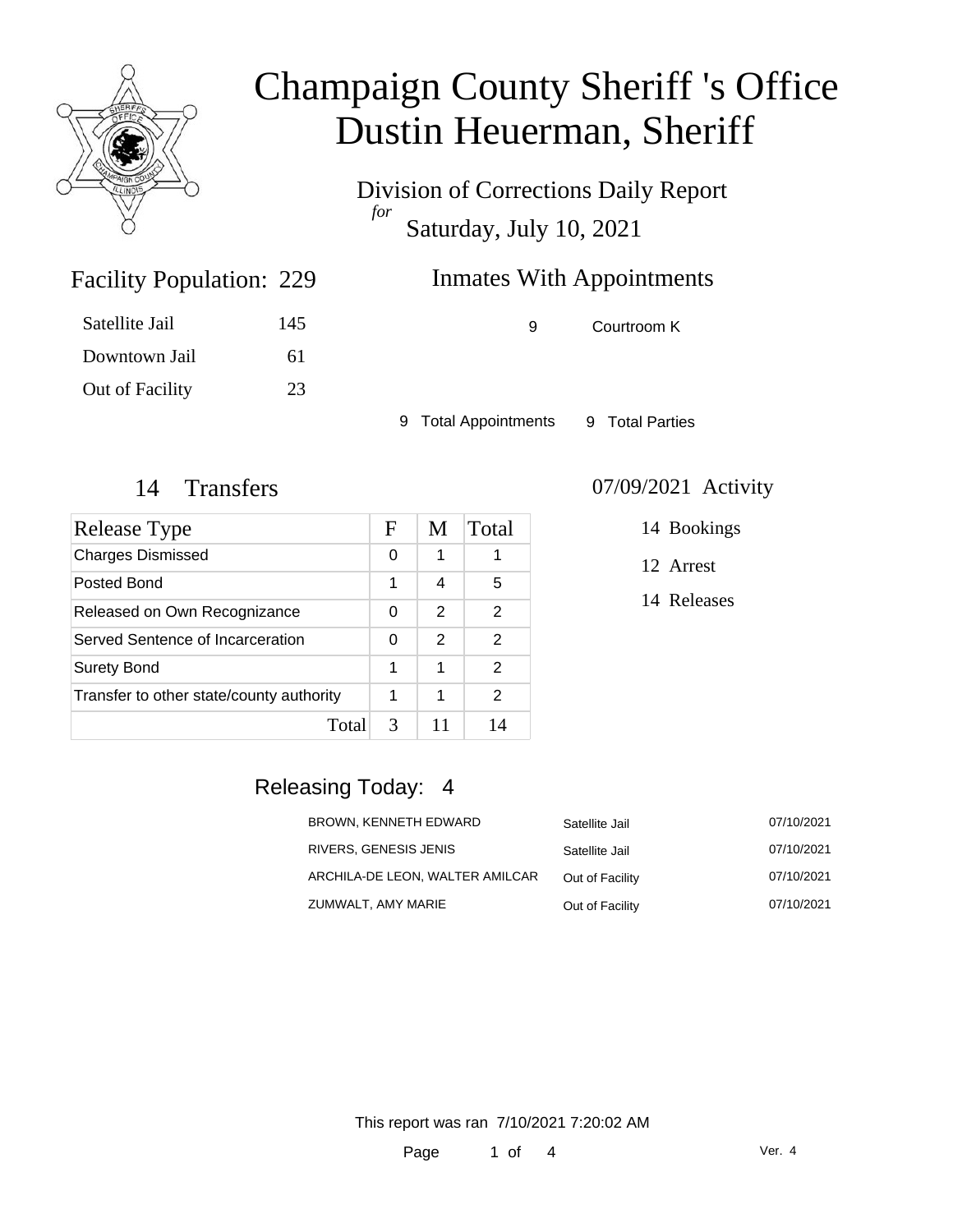

Division of Corrections Daily Report *for* Saturday, July 10, 2021

#### Custody Status Count

- Civil Other 1
- Electronic Home Dentention 21
	- Felony Arraignment 10
		- Felony Other 5
	- Felony Pre-Sentence 5
		- Felony Pre-Trial 130
	- Felony Sentenced CCSO 10
	- Felony Sentenced IDOC 13
		- Hold Other 2
		- Hold Sentenced CCCC 1
	- Misdemeanor Arraignment 5
		- Misdemeanor Other 1
		- Misdemeanor Pre-Trial 6
- Misdemeanor Sentenced CCSO 1
	- Petition to Revoke 4
	- Remanded to DHS 12
	- Traffic Sentenced CCSO 2
		- Total 229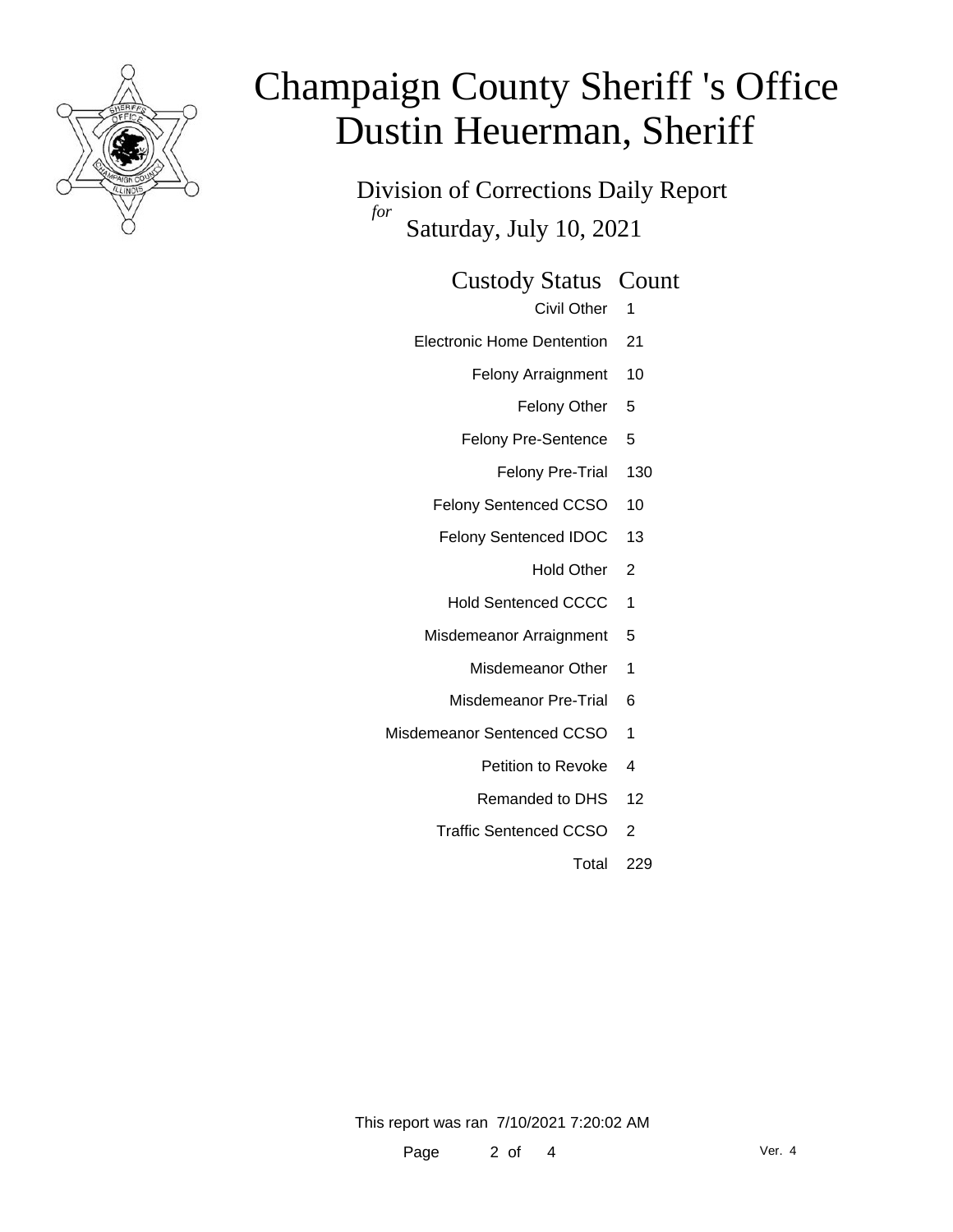

Division of Corrections Daily Report *for* Saturday, July 10, 2021

### Inmates With Appointments

| <b>Jailing Party Name</b>    | Location    | Number of Records / Node |
|------------------------------|-------------|--------------------------|
| ALLEN, ISAIAH ROBERT         | Courtroom K | 1 / Satellite Jail       |
| <b>CARTER, HADARI SAIVON</b> | Courtroom K | 1 / Satellite Jail       |
| ELAM, LEMEL D                | Courtroom K | 1 / Satellite Jail       |
| GONZALEZ, FRANCISCO          | Courtroom K | 1 / Satellite Jail       |
| <b>GREVEN, QUINN BOEKE</b>   | Courtroom K | 1 / Satellite Jail       |
| HUNT, TEIGAN J               | Courtroom K | 1 / Satellite Jail       |
| KING, JULIUS EMANUEL         | Courtroom K | 1 / Satellite Jail       |
| LEACH, JERMAINE RAMARR       | Courtroom K | 1 / Satellite Jail       |
| <b>MCCRAW, TEMPEST RENEE</b> | Courtroom K | 1 / Satellite Jail       |
|                              |             |                          |

### **Transfers**

| BENJAMIN, CLARENCE HAFIZ EL                    | Posted Bond                                             | Satellite Jail  |
|------------------------------------------------|---------------------------------------------------------|-----------------|
| <b>BLOUNT, LINITRA LINEA</b>                   | Posted Bond                                             | Satellite Jail  |
| CANNON, GREGORY FITZGERALD                     | Posted Bond                                             | Satellite Jail  |
| <b>CRANDALL, CHRISTOPHER</b><br><b>MICHAEL</b> | Released on Own Recognizance                            | Satellite Jail  |
| <b>GRANT, KENNETH DEMARIO</b>                  | <b>Charges Dismissed</b>                                | Satellite Jail  |
| HARVEY, BRYANT, Junior                         | Transfer to other state/county authority Satellite Jail |                 |
| HILL, CHESTER B, Third                         | Served Sentence of Incarceration                        | Out of Facility |
| HOLLENBECK, LAURIE ANN                         | Transfer to other state/county authority Satellite Jail |                 |
| PAYTON, GEORGE EVAN                            | Posted Bond                                             | Satellite Jail  |
| PUMPHREY, JEAN ANN                             | <b>Surety Bond</b>                                      | Satellite Jail  |
| ROHR, ROBERT                                   | Released on Own Recognizance                            | Satellite Jail  |
| SANDOVAL-RAMOS, ISMAEL                         | Served Sentence of Incarceration                        | Out of Facility |
| STEWART, TROY DEMARIO                          | Posted Bond                                             | Satellite Jail  |
| WILEY, JEREMIAH SHEMAR                         | <b>Surety Bond</b>                                      | Satellite Jail  |